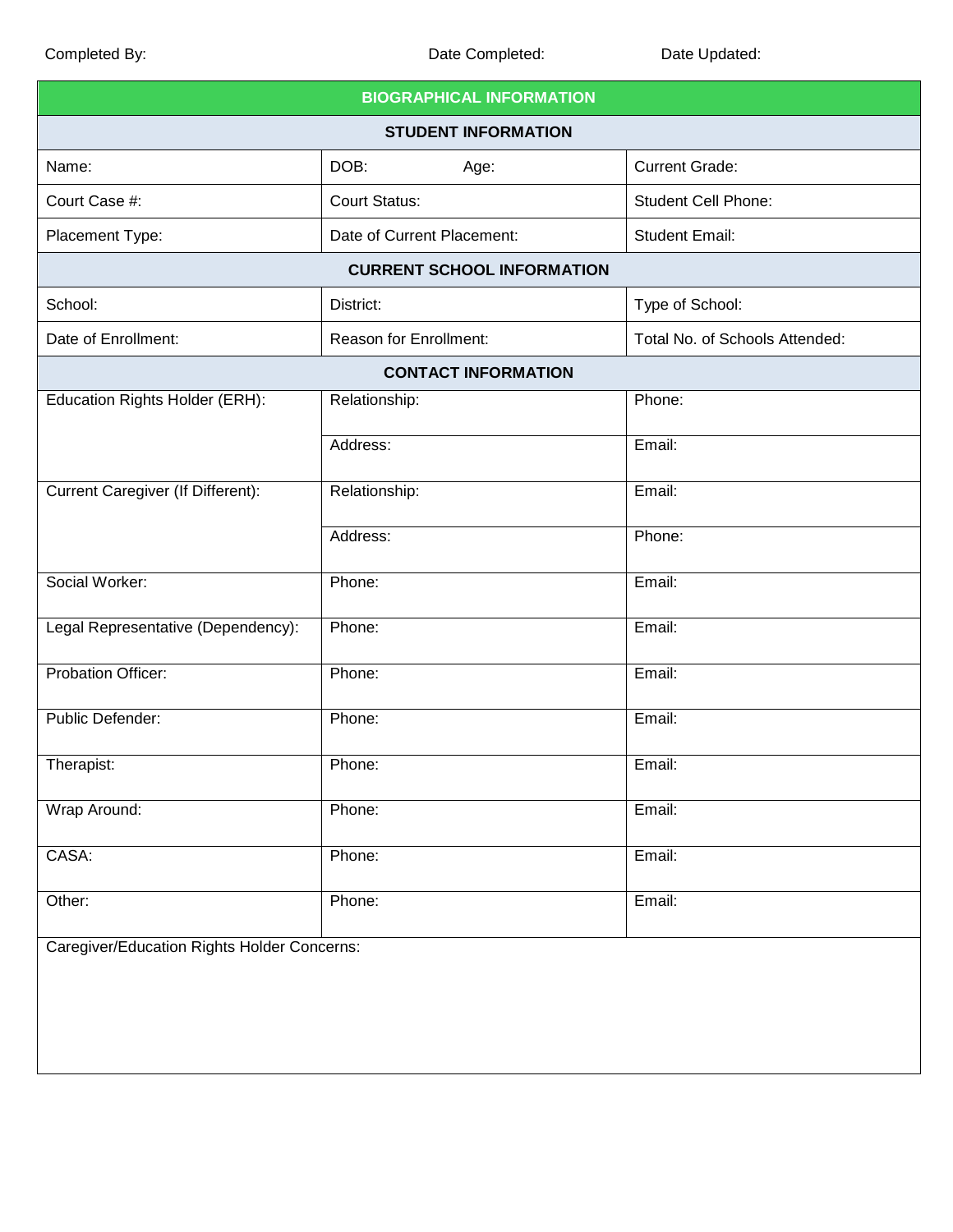## **CASE MANAGEMENT**

## **SCHOOL HISTORY**

| <b>Enrollment</b>                                                                                                                                                                    | <b>Academics</b>                                                                                                                                          | <b>Attendance &amp; Social/Emotional</b>                                                                                                                                                                                               | <b>Special Education &amp; Other Services</b>                                                                                                                                                                                                                                                                                                                                                               |
|--------------------------------------------------------------------------------------------------------------------------------------------------------------------------------------|-----------------------------------------------------------------------------------------------------------------------------------------------------------|----------------------------------------------------------------------------------------------------------------------------------------------------------------------------------------------------------------------------------------|-------------------------------------------------------------------------------------------------------------------------------------------------------------------------------------------------------------------------------------------------------------------------------------------------------------------------------------------------------------------------------------------------------------|
|                                                                                                                                                                                      |                                                                                                                                                           | <b>ELEMENTARY &amp; MIDDLE SCHOOL</b>                                                                                                                                                                                                  |                                                                                                                                                                                                                                                                                                                                                                                                             |
| School Year:<br>Grade: 1 <sup>st</sup> Grade<br>School:<br>District:<br>School Type:<br>Choose an item<br>Enter Date:<br>Beg. of School Year □<br>Exit Date:<br>End of School Year □ | Grades<br>Subject: Grades<br><b>State Testing</b><br>Type:<br>English:<br>Math:<br>Academic Interventions:                                                | Attendance<br>Number of Days Present:<br>Number of Days Absent:<br>Number of Periods Absent:<br>Number of Tardies:<br>Attendance Rate:<br>Mental Health/Attention/Behavior/Discipline<br>(List in chronological order)                 | SST Date:<br>Concerns:<br>Intervention Plan:<br>Persons Responsible:<br>504 Plan Date:<br>Disability:<br>Intervention Plan:<br><b>ERH Consent:</b><br>Special Education Assessment Date:<br>Type: Choose an item.<br>CA: CG:<br>Summary of Results:<br>Recommendation(s):<br>IEP Date:<br>Type: Choose an item.<br>Eligibility:<br>□Primary:<br>□Secondary:<br>Placement & Services:<br><b>ERH Consent:</b> |
|                                                                                                                                                                                      |                                                                                                                                                           | <b>HIGH SCHOOL</b>                                                                                                                                                                                                                     |                                                                                                                                                                                                                                                                                                                                                                                                             |
| School Year:<br>Grade: 9 <sup>th</sup> Grade<br>School:<br>District:<br>School Type:<br>Choose an item<br>Enter Date:<br>Beg. of School Year □<br>Exit Date:<br>End of School Year □ | Grades<br>Course: Grades (Credits)<br><b>State Testing</b><br>Type:<br>English:<br>Math:<br><b>CAHSEE</b><br>English:<br>Math:<br>Academic Interventions: | Attendance<br>Number of Days Present:<br>Number of Days Absent:<br>Number of Periods Absent:<br>Number of Tardies:<br>Attendance Rate: Choose an item.<br>Mental Health/Attention/Behavior/Discipline<br>(List in chronological order) | SST Date:<br>Concerns:<br>Intervention Plan:<br>Persons Responsible:<br>504 Plan Date:<br>Disability:<br>Intervention Plan:<br><b>ERH Consent:</b><br>Special Education Assessment Date:<br>Type:<br>CA:<br>CG:<br>Summary of Results:<br>Recommendation(s):<br>IEP Date:<br>Type:<br>Eligibility:<br>□Primary:<br>□Secondary:<br>Placement & Services:<br><b>ERH Consent:</b>                              |